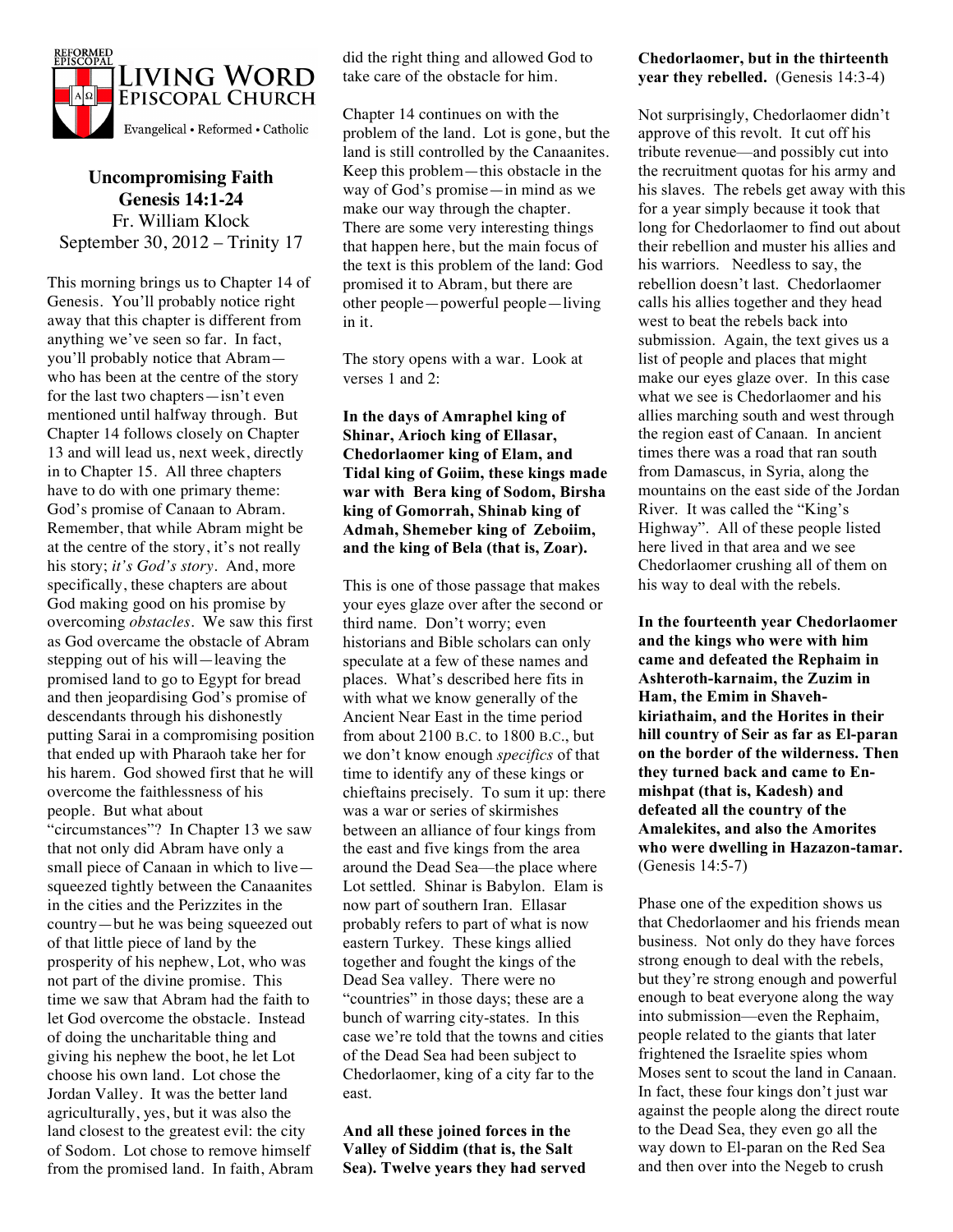the Amalekites, a people known for their strength and warmongering. Only then does Chedorlaomer circle back around to the Dead Sea. Now the expedition enters phase two:

**Then the king of Sodom, the king of Gomorrah, the king of Admah, the king of Zeboiim, and the king of Bela (that is, Zoar) went out, and they joined battle in the Valley of Siddim with Chedorlaomer king of Elam, Tidal king of Goiim, Amraphel king of Shinar, and Arioch king of Ellasar, four kings against five.** (Genesis 14:8- 9)

We might think that five kings could easily vanquish four, but it doesn't work out that way. Even after his long march from the east and even after doing battle all the way, Chedorlaomer and his forces apparently have no trouble defeating the rebel kings. In fact, the only details the text gives us about the battle is the fact that the king of Sodom and his friends ran away and Chedorlaomer and his allies sacked their cities, taking away their riches as tribute and their people as slaves. Look at verses 10 to 11.

**Now the Valley of Siddim was full of bitumen pits, and as the kings of Sodom and Gomorrah fled, some fell into them, and the rest fled to the hill country. So the enemy took all the possessions of Sodom and Gomorrah, and all their provisions, and went their way.**

If you've been wondering what all this has to do with Abram, look now at verse 12:

## **They also took Lot, the son of Abram's brother, who was dwelling in Sodom, and his possessions, and went their way.**

When we last saw Lot he was heading down from the hill country to setup camp in the neighbourhood of Sodom. It was not a wise choice and it shows a character flaw in him that he would choose land so close to a city known for its great evil. But at least he only moved into the neighbourhood; maybe

he had no intention of actually associating with the people of Sodom. Now we find out that that's not the case. Eventually he left his herdsman to deal with his flocks and herds in the country and moved his family directly into the city. And, or course, when Chedorlaomer sacked the city, he took Lot, his family, his slaves and hired hands, and all his good as booty.

Verse 13 now tells us that one of the survivors ran to the hill country to tell Uncle Abram what happened. What's interesting here is that these details in Chapter 14 fill in some of the gaps about Abram and who he was. So far we might have pictured him as something like a Bedouin nomad, travelling across the desert with his wife, a couple of slaves and hired hands, and some horses or donkeys and a small flock of sheep. Even as he left Egypt we're told that he was wealthy, but I think we're still prone to seeing him as a solitary guy wandering in the wilderness. What we see here paints a very different picture. Look at verses 13 and 14:

**Then one who had escaped came and told Abram the Hebrew, who was living by the oaks of Mamre the Amorite, brother of Eshcol and of Aner. These were allies of Abram. When Abram heard that his kinsman had been taken captive, he led forth his trained men, born in his house, 318 of them, and went in pursuit as far as Dan.** 

Abram's hardly a lone desert wanderer. If he could muster 318 trained fighting slaves it wouldn't be hard to imagine there being a thousand people in his household. And note that he's prepared. These are men who have been trained for this sort of thing. So he, along with Mamre and his brothers, head off to rescue Lot. Three hundred and eighteen might not seem like a lot, but consider that he had three allies with him and each could have had an equal number of men. And while the city-states of those days could muster ten or fifteen thousand, we also have evidence that at least in some circumstances a force of three hundred men was ideal for foray

expeditions.<sup>1</sup> It's also entirely possible that Chedorlaomer's force wasn't so much an army of tens of thousands, but something more like a large raiding party.

Whatever the case, Abram chases them to the north and catches them unawares at night. It immediately brings to mind Gideon's midnight raid on the Midianites. With his little band of three hundred men he destroyed and drove off the entire Midianite army. He had started with 32,000 warriors, but God had winnowed his army down to three hundred in order to work a miracle through Gideon and to make sure none would ever forget that it was God who had saved his people. Something like that may be going on here. Later, we'll certainly see Abram attributing the victory to God.

**And he divided his forces against them by night, he and his servants, and defeated them and pursued them to Hobah, north of Damascus. Then he brought back all the possessions, and also brought back his kinsman Lot with his possessions, and the women and the people.** (Genesis 14:15-16)

Where the combined armies of the four kings failed to protect their own cities and people, Abram and his three friends succeed. The point of the story is to show God at work. This is why we have the long report of the battles and skirmishes that lead up to Lot's capture. Phase one of Chedorlaomer's expedition shows us his army defeated tribe after tribe and city after city all the way down the King's Highway—even passing up the rebel kings—fighting all the way to the Red Sea and back, undefeated. In phase two we see him defeat the combined forces of the five kings. And now we see Abram with his little force of 318 men plus his three allies, who might have had as many men each, defeating the great king from the east and taking care of business while the

 $\frac{1}{1}$ <sup>1</sup> Yigdael Yadin, "Warfare in the Second Millenium B.C.E.," in *Patriarchs: The World History of the Jewish People*, ed. Benjamin Mazar (Jerusalem: Massada, 1970), 138.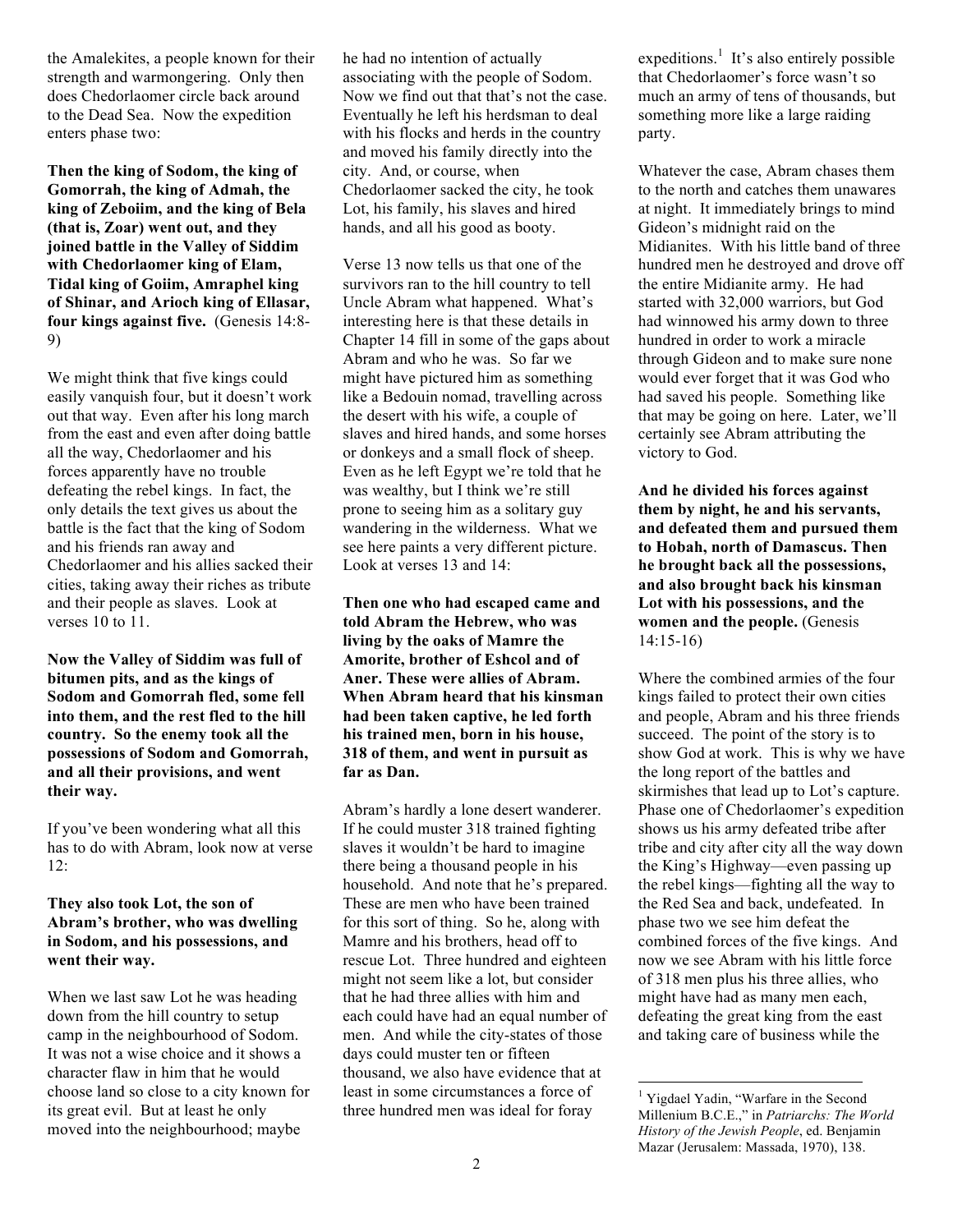king of Sodom runs back to hide in his city.

When Abram gets back from defeating Chedorlaomer and the eastern kings he's greeted by two kings just as he approaches Jerusalem. Look at verses 17 to 20:

**After his return from the defeat of Chedorlaomer and the kings who were with him, the king of Sodom went out to meet him at the Valley of Shaveh (that is, the King's Valley). And Melchizedek king of Salem brought out bread and wine. (He was priest of God Most High.) And he blessed him and said,**

**"Blessed be Abram by God Most High,**

**Possessor of heaven and earth; and blessed be God Most High, who has delivered your enemies into your hand!" And Abram gave him a tenth of everything.**

Abram is received in two very different ways by these two kings as he returns with the people, animals, and treasures carried away by Chedorlaomer. "Salem" is a shortened form of "Jerusalem", which was not yet the seat of David and capital of Israel. Its king was a man named Melchizedek whom we're also told was a priest of "God Most High", or in Hebrew *'ēl 'elyôn*.

Who is Melchizedek? Whole sermons have been preached on him alone. Almost nothing is said of him here. We might pass over him quickly except for the fact that his name turns up again in Psalm 110:4 where we read about the ideal king in the line of David being not only a king, but, like Melchizedek, also being a priest. Melchizedek took on an important role in the thinking of the Jewish leaders and especially the Sadducees during the period between the Old and New Testaments. The people went from seeing the ideal king of Jerusalem as both king and priest like Melchizedek was—but to seeing Melchizedek himself as a Messiah figure. Some thought he was the archangel Michael and others thought that he was Noah's son, Shem. In the

New Testament, the writer of Hebrews picks up on some of these ideas that had become common in Jewish thought when he points to Christ as the ideal king and priest who was better than all the kings and priests who had come before. In that sense Melchizedek does providentially point us to Jesus. His name means "My God is righteous." He comes from "Salem", he's the "king of peace". And some have even seen Christ in Melchidezek's offering of bread and wine to Abram.

That said, if we're faithful to the actual biblical text here—if we let the Bible speak for itself—these aren't the conclusions we come to. Melchizedek was the king of a Canaanite city. *El* was the name of the chief Canaanite god who was often called *'ēl 'elyôn* to denote his senior status in their pantheon. While it's possible that he worshipped the God of Abram, it seems unlikely given that the Canaanites were wholly given over to paganism and that this man seems to be the chief king of a Canaanite alliance. The important thing here is that he recognised that Abram hadn't won his victory on his own. He blesses Abram and thanks the one he calls "God Most High". In thanks for his blessing, Abram tithes a tenth of the spoils to Melchizedek. It's a dramatic illustration of God's promise: Those who bless you I will bless.

In contrast, is the king of Sodom:

**And the king of Sodom said to Abram, "Give me the persons, but take the goods for yourself." But Abram said to the king of Sodom, "I have lifted my hand to the LORD, God Most High, Possessor of heaven and earth, that I would not take a thread or a sandal strap or anything that is yours, lest you should say, 'I have made Abram rich.' I will take nothing but what the young men have eaten, and the share of the men who went with me. Let Aner, Eshcol, and Mamre take their share."** (Genesis 14:21-24)

Gordon Wenham puts it very well: "The meanness of the king of Sodom stands in stark contrast to Melchizedek's warm

generosity. Sodom brought nothing, whereas Melchizedek brought out bread and wine. Melchizedek blessed Abram. Sodom makes a short, almost rude demand of just six words: "Give me people; take property yourself." There is none of the customary courtesy here."<sup>2</sup> Whereas Melchizedek experiences the fruit of God's promise to bless those who bless Abram, we're going to see fairly shortly that the king of Sodom will experience the fruit of the other end of God's promise to Abram: Those who curse you I will curse.

What's interesting is that Abram ends up handing the entire spoils of the war over to the king of Sodom. Mamre and his brothers are allowed to take their portion, but Abram claims no more than the food his men had eaten. Why? Because God had promised him blessing and here Abram, walking by faith, wants to make sure that God gets the credit. Even though it was God who had won him the victory with his band of 318 men, Abram's still concerned that when people see his riches they might attribute his blessing not to the hand of God but to the generosity of the king of Sodom. Abram would rather be poor and keep trusting God to make good on his promise than have people think he got where he was because of a pagan king. And so Abram calls on God and pledges not to take so much as a sandal strap. And I imagine him looking deliberately to Melchizedek as he makes this pledge. Melchizedek has attributed Abram's victory to "God Most High", to *'ēl 'elyôn*. Now Abram makes his pledge not simply to "God Most High", but to the "LORD, God Most High", to *Yahweh, El elyon*. Again, Abram wants the credit to go where it's due: not to himself and he certainly doesn't want anyone thinking it was due to the God Most High of the Canaanites. The credit goes to the LORD, to *Yahweh*, who is the *true* God Most High.

Now, what's important about all this? We need to remember, again, that this isn't so much Abram's story as it is God's story. God made a promise to Abram and each of these stories has

 $\frac{1}{2}$ <sup>2</sup> Gordon Wenham, *Genesis 1-15* (Nashville: Thomas Nelson, 1987), p. 318.